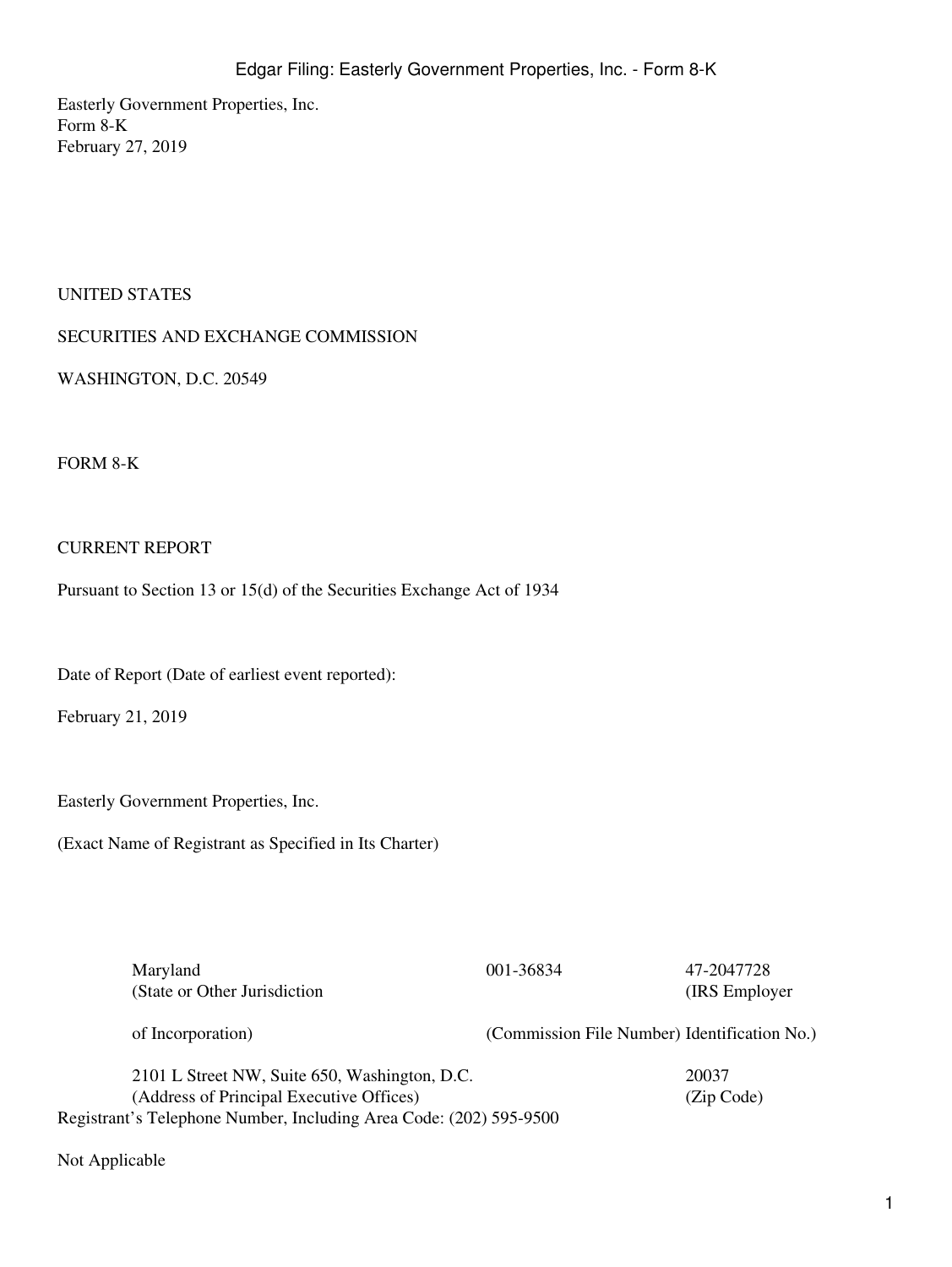# Edgar Filing: Easterly Government Properties, Inc. - Form 8-K

(Former Name or Former Address, if Changed Since Last Report)

Check the appropriate box below if the Form 8-K filing is intended to simultaneously satisfy the filing obligation of the registrant under any of the following provisions (see General Instructions A.2. below):

Written communications pursuant to Rule 425 under the Securities Act (17 CFR 230.425) Soliciting material pursuant to Rule 14a-12 under the Exchange Act (17 CFR 240.14a-12) Pre-commencement communications pursuant to Rule 14d-2(b) under the Exchange Act (17 CFR 240.14d-2(b)) Pre-commencement communications pursuant to Rule 13e-4(c) under the Exchange Act (17 CFR 240.13e-4(c))

Indicate by check mark whether the registrant is an emerging growth company as defined in Rule 405 of the Securities Act of 1933 (17 CFR §230.405) or Rule 12b-2 of the Securities Exchange Act of 1934 (17 CFR §240.12b-2). Emerging growth company

If an emerging growth company, indicate by check mark if the registrant has elected not to use the extended transition period for complying with any new or revised financial accounting standards provided pursuant to Section 13(a) of the Exchange Act.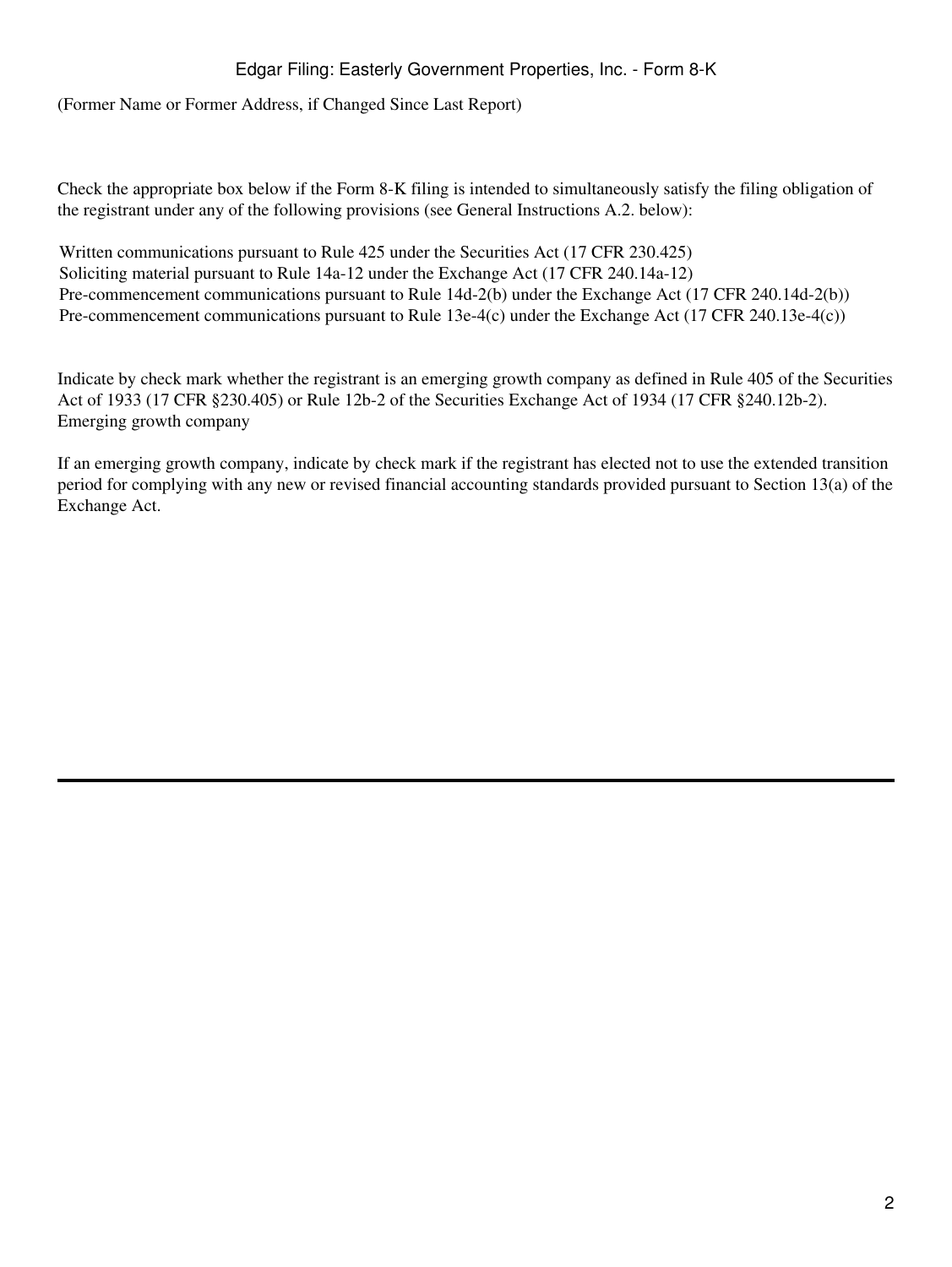# Edgar Filing: Easterly Government Properties, Inc. - Form 8-K

Item 5.03 Amendments to Articles of Incorporation or Bylaws; Change in Fiscal Year.

On February 21, 2019, the Board of Directors (the "Board") of Easterly Government Properties, Inc., a Maryland corporation (the "Company"), upon the recommendation of the Nominating and Corporate Governance Committee of the Board, approved and adopted effective as of such date the First Amendment (the "First Amendment") to the Amended and Restated Bylaws of the Company (the "Bylaws"). The First Amendment amends Section 2.7 of the Bylaws to provide for majority voting in uncontested elections of directors, which means that the number of votes cast "for" a director's election must exceed the number of votes cast "against" that director's election in order for the director to be elected. The Bylaws, as amended by the First Amendment, will retain plurality voting for contested director elections.

The foregoing description of the First Amendment is qualified in its entirety by reference to the copy of the First Amendment filed as Exhibit 3.1 to this Form 8-K, which is incorporated by reference herein.

Item 8.01 Other Events.

#### Director Resignation Policy

In connection with the adoption of a majority voting standard in uncontested elections, the Board also updated the Company's corporate governance guidelines to require incumbent director nominees who fail to receive a majority of the votes cast to submit promptly a written offer to resign from the Board. The Nominating and Corporate Governance Committee of the Board will then make a recommendation to the Board on whether to accept or reject the resignation. Taking into account the recommendation of the Nominating and Corporate Governance Committee, the Board will determine whether to accept or reject any such resignation within 90 days after the certification of the voting results, and the Company will report such decision in a Current Report on Form 8-K furnished to the Securities and Exchange Commission ("SEC"). A copy of the Company's corporate governance guidelines is available under "Corporate Governance - Governance Guidelines" in the "Investor Relations" section of the Company's website at www.easterlyreit.com.

Minimum Equity Ownership Guidelines

In addition, on February 21, 2019, the Board adopted minimum equity ownership guidelines that require each of the Company's named executive officers and non-employee directors to maintain minimum equity investment in the Company, expressed as a multiple of base salary or annual cash retainer. Under the guidelines, covered individuals must maintain an equity investment in the Company having a value equal to or greater than (i) in the case of the chief executive officer, a multiple of six times base salary, (ii) in the case of other named executive officers, a multiple of two times base salary, (iii) and in the case of non-employee directors, a multiple of five times annual cash retainer. Each individual covered by the policy must achieve the minimum equity investment within five years from the later of the date of the adoption of the policy and the date of such individual's appointment, and if such minimum is not attained within the specified period, he or she must retain 50 percent of the value of any equity held and subsequently awarded, net of taxes, until such minimum is met.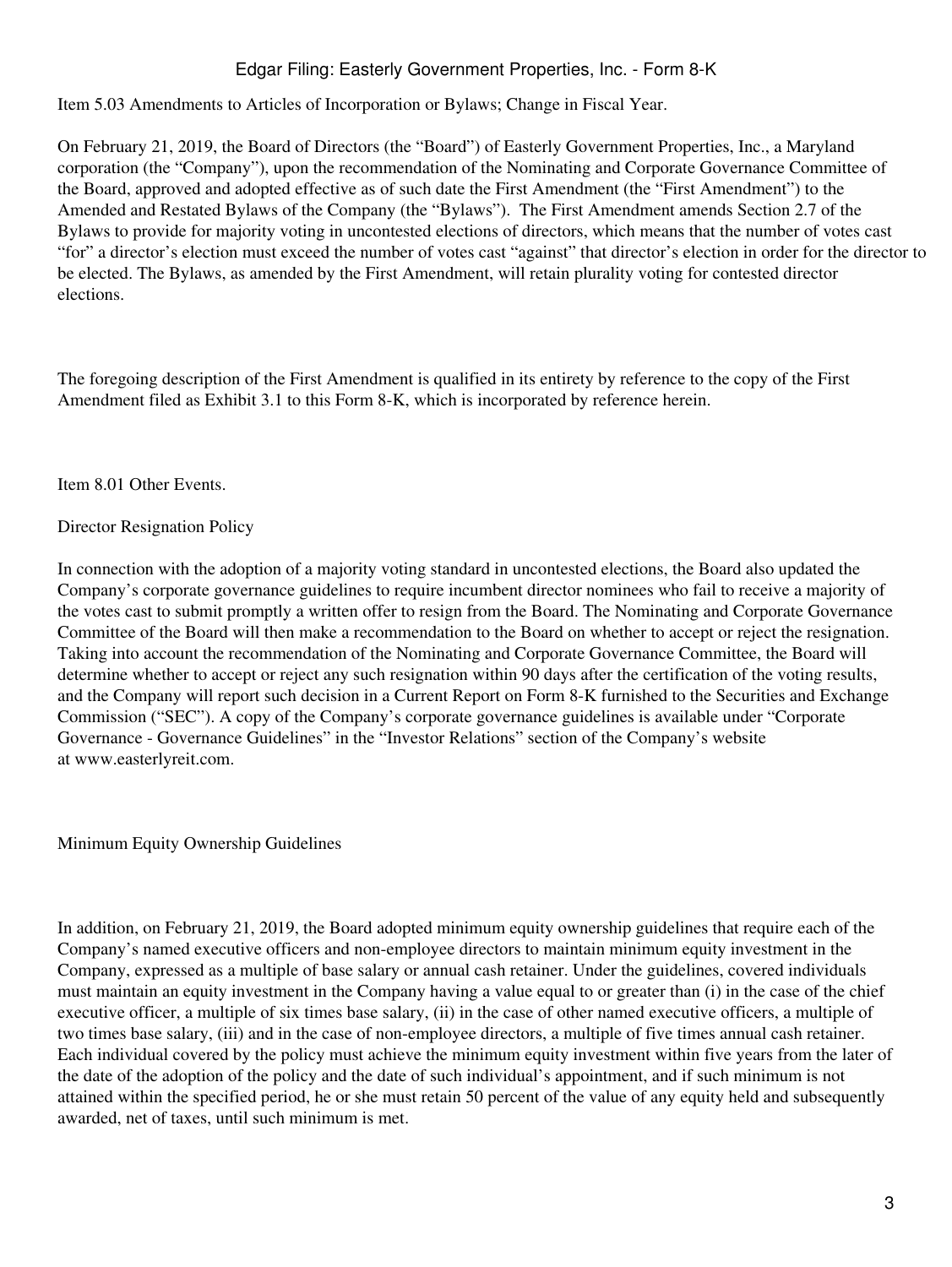Clawback Policy

On February 21, 2019, the Board also adopted a formal clawback policy, which allows the Compensation Committee of the Board to recoup compensation paid to a covered officer if the related financial results are subsequently restated as described below. The policy covers all of the Company's current and former named executive officers. Pursuant to this policy, if the Company is required to prepare an accounting restatement due to material non-compliance with any financial reporting requirement, then the Compensation Committee of the Board may require an employee covered by the policy to repay or forfeit to the Company "excess compensation." Excess compensation includes annual cash incentive bonus and long-term incentive compensation in any form (including restricted stock and LTIP units, whether time-based or performance-based) received by that employee during the three-year period preceding the publication of the restated financial statements that the Compensation Committee determines was in excess of the amount that such employee would have received if such compensation had been determined based on the financial results reported in the restated financial statements. In making its determination to recoup compensation from an officer, the Compensation Committee may take into account any factors it deems reasonable, including any determination whether the officer engaged in fraud, willful misconduct or committed acts or omissions which materially contributed to the events that led to the restatement.

ITEM 9.01 Financial Statements and Exhibits.

(d) Exhibits:

Exhibit Description

## 3.1 First Amendment to Amended and Restated Bylaws of Easterly Government Properties, Inc.